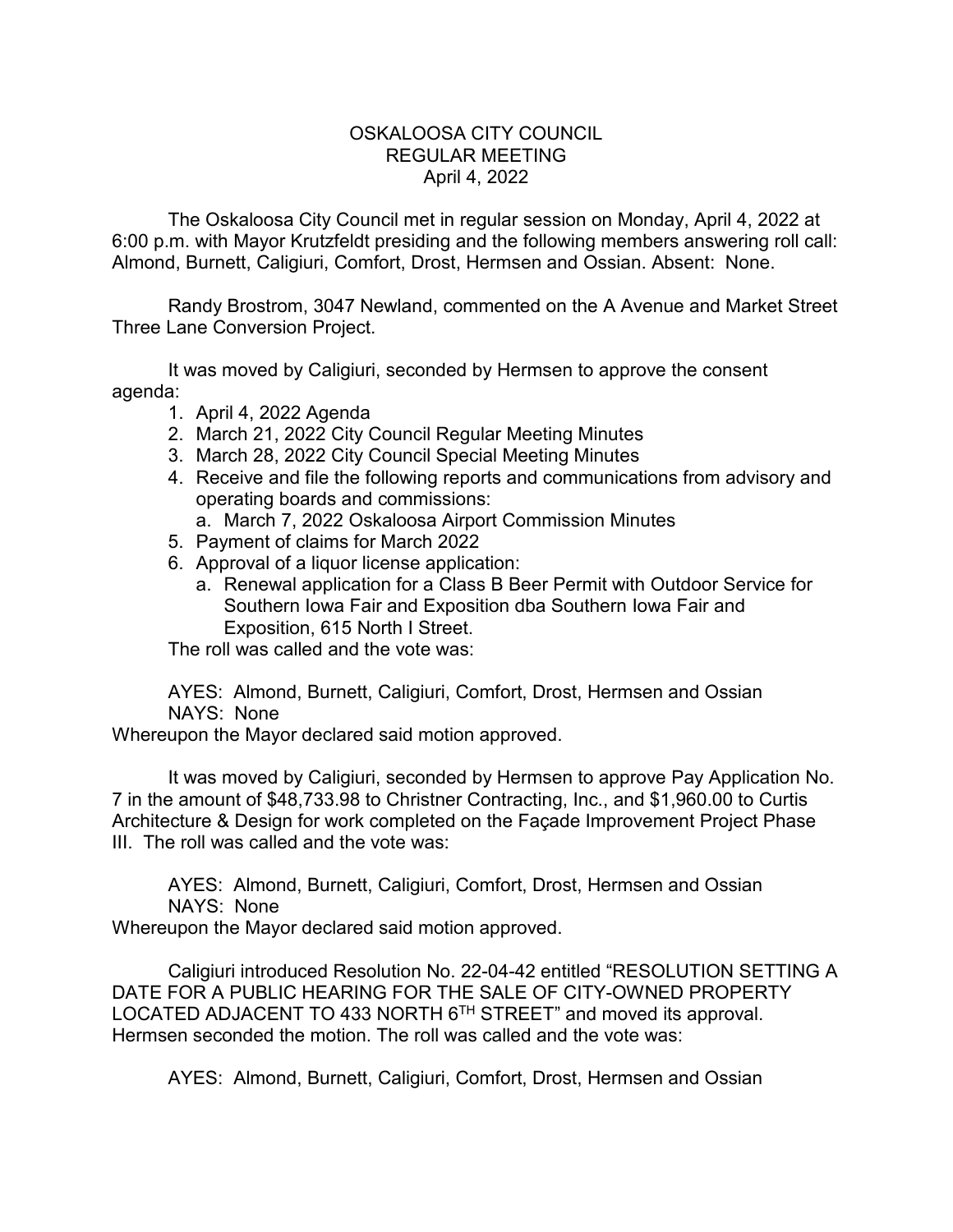NAYS: None

Whereupon the Mayor declared said resolution duly adopted.

Caligiuri introduced Resolution No. 22-04-43 entitled "RESOLUTION SCHEDULING A PUBLIC HEARING ON VACATION AND SALE OF THE 120 FOOT BY 16.5 FOOT SECTION OF THE EAST-WEST ALLEY ADJACENT TO 207 SOUTH 3RD STREET" and moved its approval. Hermsen seconded the motion. The roll was called and the vote was:

AYES: Almond, Burnett, Caligiuri, Comfort, Drost, Hermsen and Ossian NAYS: None

Whereupon the Mayor declared said resolution duly adopted.

Caligiuri introduced Resolution No. 22-04-44 entitled "RESOLUTION AMENDING RESOLUTION NO. 93-7-75 AND APPROVING PUBLIC PURPOSE FOR CERTAIN EXPENDITURES OF PUBLIC FUNDS" and moved its approval. Hermsen seconded the motion. The roll was called and the vote was:

AYES: Almond, Burnett, Caligiuri, Comfort, Drost, Hermsen and Ossian NAYS: None

Whereupon the Mayor declared said resolution duly adopted.

The Mayor announced there were vacancies on the Airport Commission, Board of Adjustment, Building Code Board of Appeals, Civil Service Commission, Historic Preservation Commission, Municipal Housing Board, Planning and Zoning Commission, and Oskaloosa Municipal Water Board.

The Mayor announced this is the time and place for the public hearing for the purpose of updating the public on the status of the façade improvement project funded, in part, by the Community Development Block Grant (CDBG) program.

Bradley J. Grefe, the grant administrator from Area 15 Regional Planning Commission, reported that in September 2020, the Iowa Economic Development Authority (IEDA) awarded CDBG funds to the City of Oskaloosa for the purpose of making façade improvements to buildings on the south side of the Oskaloosa City Square.

The City qualified for CDBG funds based on the HUD National Objective of "preventing or eliminating slums or blight". A slum & blight inventory survey was performed by RPC staff in July 2020 and the City Council passed a resolution designating the "slum and blight area" later that month. To qualify for the grant, at least 25% of the target area must be in "fair" or "poor" condition, and to qualify for the program a building must be designated as in fair or poor condition. There were eleven parcels in the target area; two were classified as excellent, five as fair and four as poor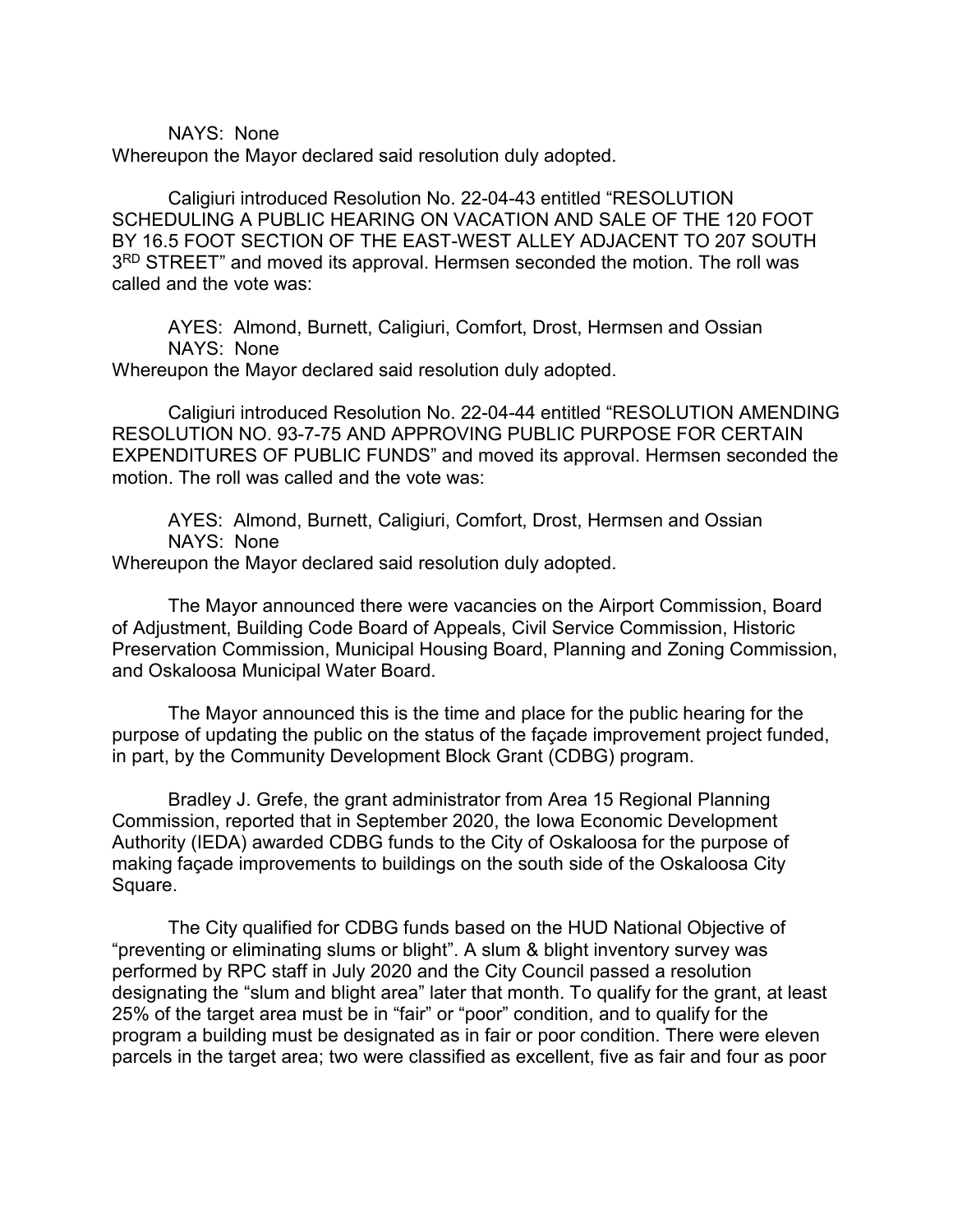[81% qualify]. The ratings for each building are determined by applying a variety of criteria outlined by IEDA.

The original scope of work for the project was to rehabilitate the eleven facades on six buildings. Major work items included: masonry repair, upper-level window repair/replacement, painting, and storefront repair/replacement. The City applied for and was awarded \$500,000 in Community Development Block Grant funds. The City was to match the grant award with \$358,825 in local funds, comprised of both City TIF funds and local property owner match (25% of the cost of construction on their building). The estimated cost of the project was \$858,825.

Although the overall scope of work has not changed, the overall project cost has increased somewhat. Two bids were received and the contract for construction was awarded Christner Contracting, Inc. (Ottumwa, IA). Their bid of \$890,184.69 was higher than the estimates that had been developed prior to "pandemic pricing". Similar projects bid at the same time had returned much higher discrepancies and with the uncertainty of what we might get if we were to rebid, the contract was awarded at that price. As this construction budget was higher than expected, the City and owner match amounts also increased slightly, as well. The overall grant project cost currently sits at approximately \$940,000, which includes a construction contingency; grant administration costs; and some fees paid like construction insurance, easement recording, asbestos testing, and public notices.

Construction began in August 2021. As of the March pay application, three buildings were approximately 40% complete and two were just over 10% complete by scheduled cost. The project is expected to be complete by October 2022. Including pay application #7, the contractor has billed approximately 33% of the total contract amount and the grant administrator (Area 15 RPC) has billed 37% of the contract amount. The CDBG contract end date is July 31, 2023.

Open for comments, concerns, and questions. No questions were asked. One councilmember noted that he has received several comments from people from out of town who complement the commitment to downtown improvements.

No written comments were received. Approximately 10 people were in attendance. The Mayor declared said hearing closed.

The Mayor announced this is the time and place for the public hearing to approve the final plans, specifications, form of contract, and estimated cost for the Downtown Resurfacing Project. There were no oral or written comments received. The Mayor declared said hearing closed.

Hermsen introduced Resolution No. 22-04-45 entitled "RESOLUTION TO APPROVE THE FINAL PLANS, SPECIFICATIONS, FORM OF CONTRACT, AND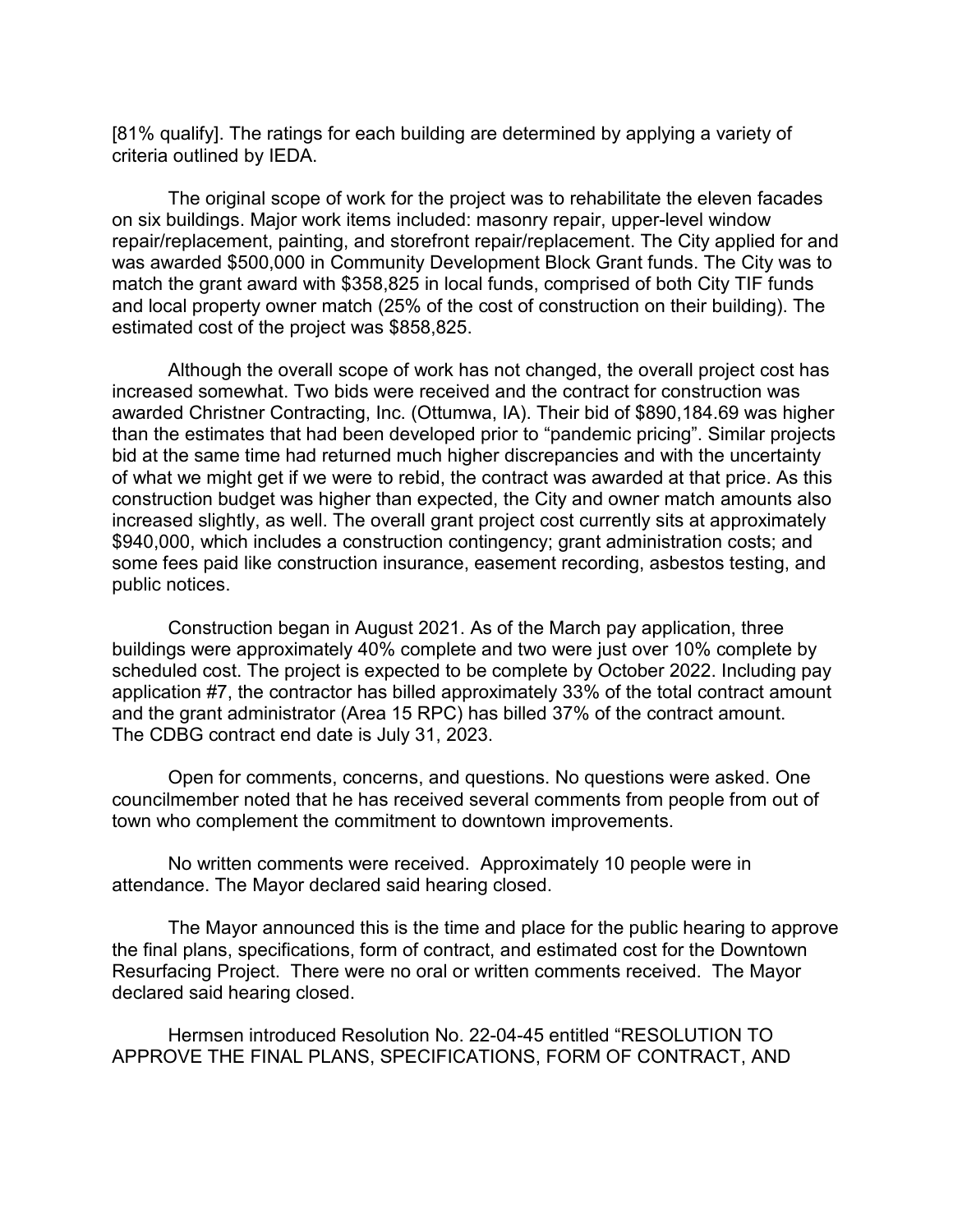ESTIMATED COST FOR THE DOWNTOWN RESURFACING PROJECT" and moved its approval. Comfort seconded the motion. The roll was called and the vote was:

AYES: Almond, Burnett, Caligiuri, Comfort, Drost, Hermsen and Ossian NAYS: None

Whereupon the Mayor declared said resolution duly adopted.

Caligiuri introduced Resolution No. 22-04-46 entitled "A RESOLUTION OF THE CITY COUNCIL OF OSKALOOSA AWARDING CONTRACT TO NORRIS ASPHALT AND PAVING CO., LC FOR THE DOWNTOWN RESURFACING PROJECT" and moved its approval. Drost seconded the motion. The roll was called and the vote was:

AYES: Almond, Burnett, Caligiuri, Comfort, Drost, Hermsen and Ossian NAYS: None

Whereupon the Mayor declared said resolution duly adopted.

Drost introduced Resolution No. 22-04-47 entitled "RESOLUTION TO PROCEED BY EMINENT DOMAIN PURSUANT TO IOWA CODE §6B.2C TO CONDEMN REAL ESTATE IN OSKALOOSA IOWA FOR THE PURPOSES OF SANITARY SEWER IMPROVEMENTS " with the correction of the legal address from Lot 31 to Lot 30 and moved its approval. Comfort seconded the motion. The roll was called and the vote was:

AYES: Almond, Burnett, Caligiuri, Comfort, Drost, Hermsen and Ossian NAYS: None

Whereupon the Mayor declared said resolution duly adopted.

Caligiuri introduced Resolution No. 22-04-48 entitled "A RESOLUTION OF THE CITY COUNCIL OF OSKALOOSA AWARDING A CONTRACT TO KLC CONSTRUCTION, LLC FOR THE 2022 SANITARY SEWER PROJECT" and moved its approval. Drost seconded the motion. The roll was called and the vote was:

AYES: Almond, Burnett, Caligiuri, Comfort, Drost, Hermsen and Ossian NAYS: None

Whereupon the Mayor declared said resolution duly adopted.

Agenda items 10 and 11 were not considered due to rescheduling.

It was moved by Hermsen, seconded by Caligiuri to hold a closed session under Iowa Code Section 21.5.1.i. to evaluate the professional competency of individuals whose appointment, hiring, performance or discharge is being considered when necessary to prevent needless and irreparable injury to those individuals' reputations and the individuals request a closed session. The roll was called and the vote was:

AYES: Almond, Burnett, Caligiuri, Comfort, Drost, Hermsen and Ossian